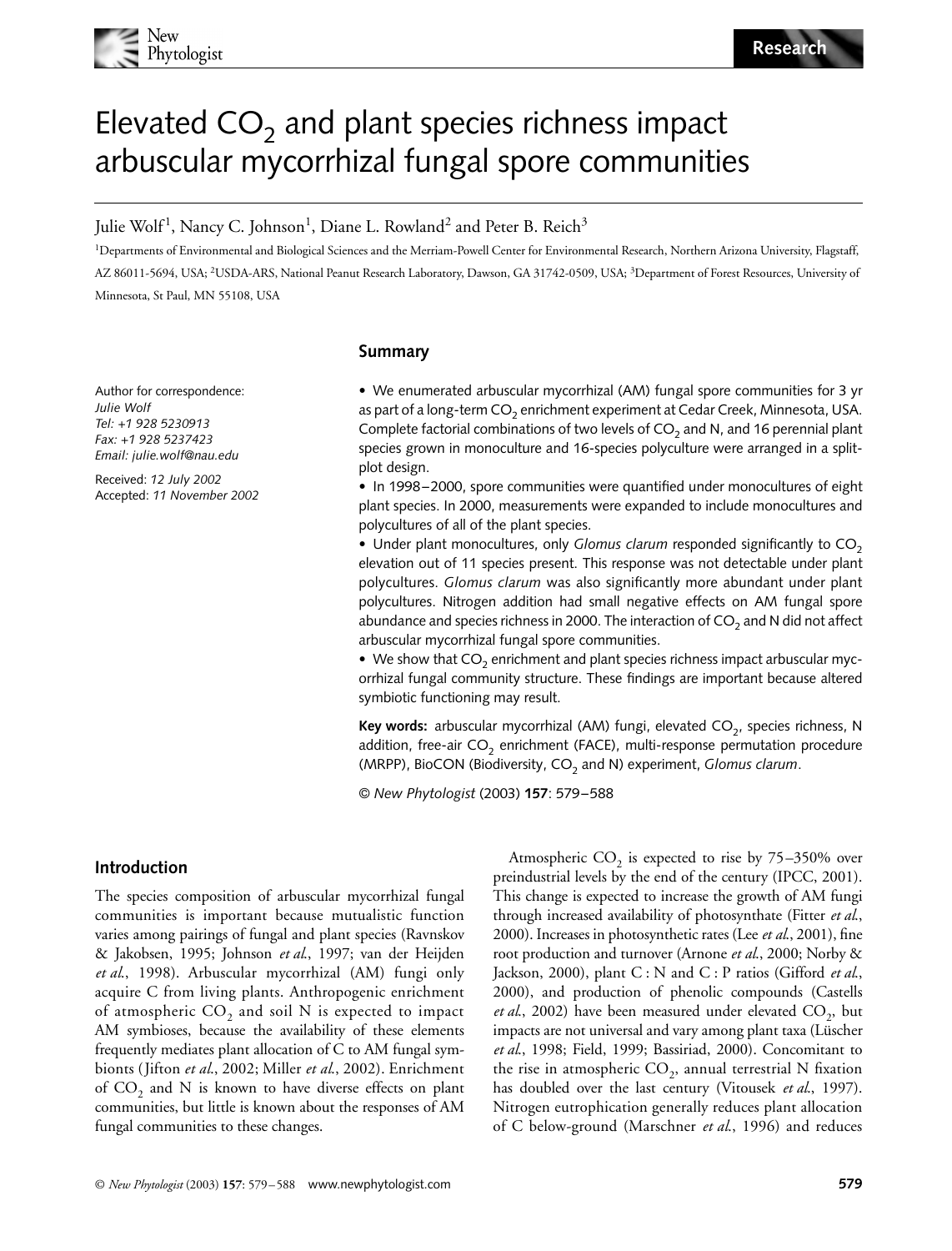production of AM fungal structures (Bååth & Spokes, 1989; Sylvia & Neal, 1990). In addition, AM fungal community structure can be strongly influenced by N enrichment (Johnson, 1993; Edgerton-Warburton & Allen, 2000; Eom *et al*., 2000; Edgerton-Warburton *et al*., 2001), suggesting the possibility of different adaptations to decreased C availability among AM fungal species. The variability in plant and AM fungal responses requires that the effects of enriched  $CO<sub>2</sub>$  and N be examined at the AM fungal species level, and under many host plant species.

To better understand ecosystem responses to changing atmospheric  $CO<sub>2</sub>$  and soil N, AM fungal responses must be examined within plant and fungal communities (Wolters *et al*., 2000). No studies to date have quantified AM fungal responses to  $CO<sub>2</sub>$  at the species level, despite evidence that AM fungal species have unique functional traits. Another largely unexplored area of AM ecology is the effect of plant diversity on AM fungal communities. The presence of many plant species might be associated with a larger or more diverse AM fungal community, because the variety in colonizable roots under high plant species richness might lead to greater niche differentiation.

To address the issues raised above, we made use of the Bio-CON experiment (Biodiversity,  $CO<sub>2</sub>$  and N). This is a unique long-term field experiment in Minnesota, USA, in which 16 perennial plant species were grown in monoculture and polyculture, under factorial combinations of ambient and enriched  $CO_2$  and N (Reich *et al.*, 2001a,b). Within this experiment we test the following hypotheses: (1) enrichment of atmospheric  $CO<sub>2</sub>$  increases total AM fungal spore production and alters community composition; (2) enrichment of soil N decreases AM fungal spore production and alters community composition; (3) AM fungal spore production and species diversity will be greater under plant polycultures than under plant monocultures; and (4) the above factors may have interactive effects on AM fungal communities.

## **Materials and Methods**

#### Experimental design

We evaluated our hypotheses using experimental plots within the six free-air  $CO<sub>2</sub>$  enrichment (FACE) rings of the BioCON experiment at Cedar Creek Natural History Area in east central Minnesota, USA (45° N, 93° W); the experimental site is described by Reich *et al*. (2001a,b). Soil at this site is excessively drained outwash sand (Nymore series, subgroup Typic Upidsamment, suborder Psamments, Order Entisols). The six FACE rings were established within a  $300 \times 450$  m successional grassland. The rings were located in flat, unshaded areas and were selected to minimize differences in soil parameters and land-use history. In June of 1997, the soil within the rings was tilled and fumigated with methyl bromide, to remove plants and eliminate the seed bank. Although methyl bromide has been demonstrated to reduce AM fungal populations (Menge, 1982), elimination of the seed bank was necessary for the maintenance of target plant species.

Each FACE ring was divided into  $61-2 \times 2$  m plots, separated by 0.3-m deep sheet metal isolation barriers and by 0.2-m wide cement walkways. Experimental plots were seeded in June 1997 and again in May of 1998. Plots were weeded several times per growing season to maintain only the desired plant species. Plant litter was not removed from the plots, but the entire experimental area was burned in April 2000.

The experimental design was a randomized split-plot arrangement of treatments, with complete factorial combinations of  $CO<sub>2</sub>$  level, N level, and 16 perennial plant species grown in monoculture  $(n = 2)$  and in 16-species polycultures  $(n = 12)$ . The CO<sub>2</sub> treatments were maintained within six FACE rings at the whole-plot level; ambient  $(368 \text{ µmol mol}^{-1})$ and elevated (560 µmol mol<sup>-1</sup>) levels were replicated in three rings each. The  $CO<sub>2</sub>$  was enriched during daylight hours from April to October 1998, April to November 1999 and April to October 2000. Nitrogen and plant treatments were randomly assigned to individual plots within the FACE rings. Ambient N plots did not receive any N fertilization; N-enriched plots were fertilized with  $\mathrm{NH}_3\mathrm{NO}_4$  at a total rate of 4 g  $\mathrm{N}$  m $^{-2}$  per year; this was delivered over three dates each year (in May, June and July). The 16 perennial plant species are all native or naturalized to Cedar Creek (Reich *et al*., 2001a,b) and include four C4 grasses (*Andropogon gerardii* Vitman, *Bouteloua gracilis*, *Schizachyrium scoparium* (Michaux) Nash, *Sorghastrum nutans* (L.) Nash), four C<sub>3</sub> grasses (*Agropyron repens* (L.) Beauv., *Bromus inermis* Leysser, *Koeleria cristata* Pers, *Poa pratensis* L.), four N-fixing legumes (*Amorpha canescens* Pursh, *Lespedeza capitata* Michaux, *Lupinus perennis* L., *Petalostemum villosum* Nutt.), and four herbaceous forbs (*Achillea millefolium* L., *Anemone cylindrica* A. Gray, *Asclepias tuberosa* L., *Solidago rigida* L.). Only half of the monoculture plots were monitored for AM fungal communities during the entire 3 yr of the experiment; these included two species from each of the functional groups (*Bouteloua gracilis* and *Schizachyrium scoparium*; *Agropyron repens* and *Koeleria cristata*; *Lespedeza capitata* and *Lupinus perennis*; *Achillea millefolium* and *Solidago rigida*). In 2000, all 16 plant species were monitored in monoculture and in 16-species polyculture.

#### Sampling, spore extraction and identification

Soil samples were obtained in mid-September of each year. In each plot, soil cores were taken using 5-cm diameter PVC pipe to a depth of approximately 20 cm. The location of coring was changed on every sampling date to avoid repeated coring of any area. Samples were stored frozen for no longer than 1 yr before they were processed.

Spores were extracted from soil using wet sieving and sucrose density gradient centrifugation (Johnson *et al*., 1999).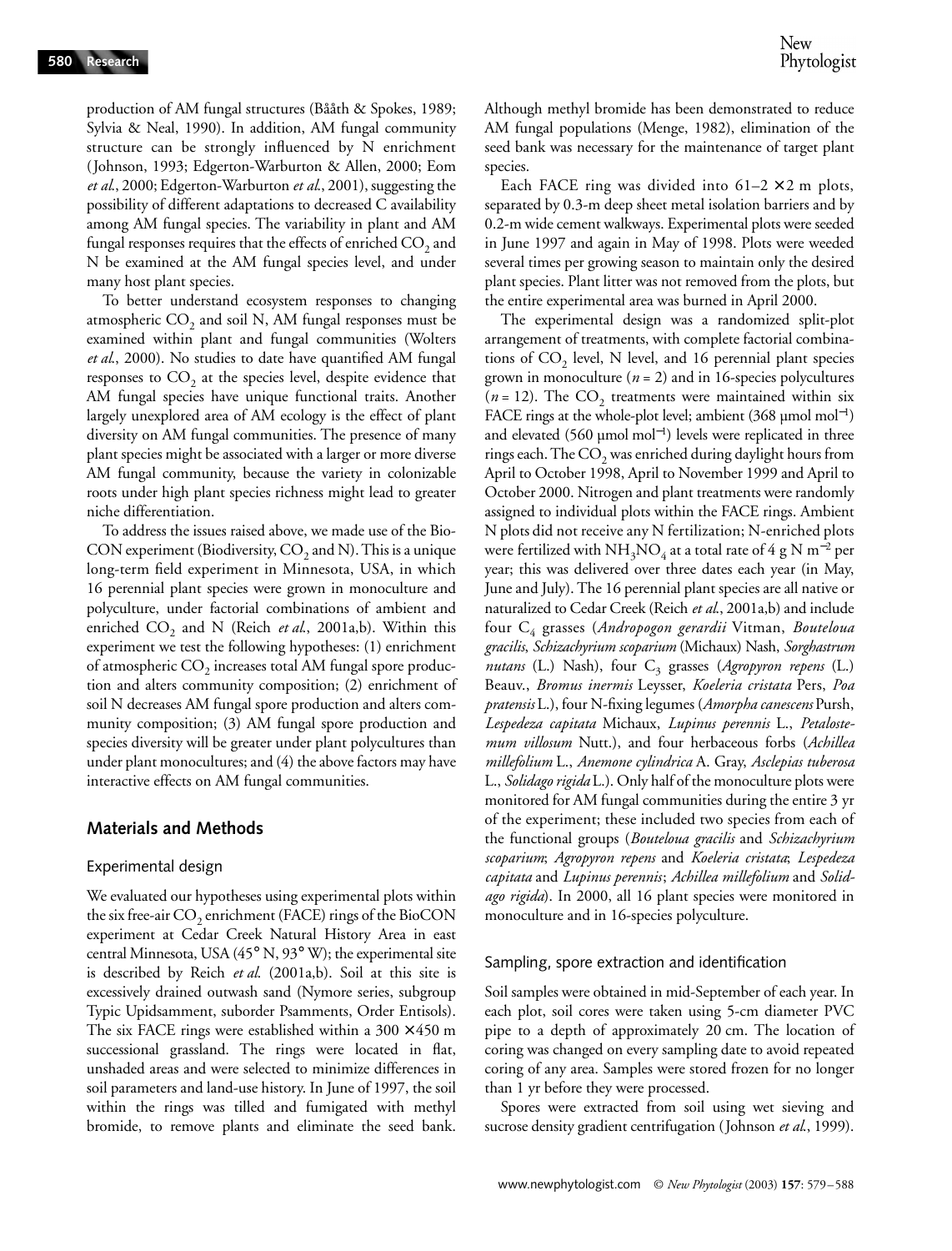The extracted spores were observed under a compound microscope and identified to species using current taxonomic criteria (Schenck & Perez, 1990; INVAM (International Culture Collection [of Arbuscular and Vesicular](http://invam.caf.wvu.edu/)-Arbuscular Mycorrhizal Fungi) http://invam.caf.wvu.edu/). Total spore biovolume, in addition to total spore numbers, was used to compare responses of total AM fungal spore production. This is to account for the large variation in spore size and numbers produced by the different AM fungal species and genera. Spore biovolume was calculated as  $V = 1/6\pi D_3$  for species with spherical spores, or as  $V = 1/6\pi D_1 D_2^2$  (where  $D_1$  is the larger dimension and  $D<sub>2</sub>$  is the smaller dimension) for species with elongated spores. The dimensions used for each species were based on the average sizes observed for the spores in these soils and are not always identical to those in published species descriptions.

#### Statistical analyses

This experiment involved a complex statistical model and multivariate responses. We avoided the use of multiple univariate analyses, because community data does not meet the univariate requirement that response variables be independent. In addition, separate analysis of the responses of each AM fungal species might not capture overall changes in community composition. Therefore, we used multi-response permutation procedure (MRPP) and indicator species analysis (IS) to look at the main effects of treatments on spore community composition. We then used analysis of covariance to further examine main effects and interactions of treatments, within the full statistical model.

**Multi-response permutation procedure (MRPP) and indicator species analysis (IS)** Spore communities under the different experimental treatments were compared with MRPP (Mielke, 1984) using the PC-ORD statistical package version 4.14 (McCune & Mefford, 1999). This method accommodates the nonparametric and multivariate nature of community response data, and calculates the probability (*P*) that community differences detected are due to random chance alone (Zimmerman *et al*., 1985). If MRPP detected significant changes in communities as aresult of treatment, we used IS to reveal which particular species, if any, were the primary sources of the change (Dufrene & Legendre, 1997).

MRPP can only test for differences between two or more groups of communities; it cannot examine multiple factors or interactions within a single test. It can, however, account for blocked designs if all blocks are of equal size. Blocked MRPP calculations require Euclidean distance measurements; for consistency we used Euclidian distance calculations for all MRPP and blocked MRPP tests. For blocked MRPPs, median alignment of the blocks was used. Individual FACE rings, which were the split-plot level of  $CO<sub>2</sub>$  treatment, cannot be used as blocks, because each ring contained plots receiving only one level of  $CO<sub>2</sub>$  treatment. Thus, pairs of ambient and elevated FACE rings were used to block communities under plant polycultures, allowing us to examine effects while minimizing large-scale spatial variation. The sets of 64 or 128 monocultures, which could not be distributed symmetrically among six FACE rings, were instead blocked by plant functional group. Because root biomass varied greatly with plant functional group, but not with  $CO<sub>2</sub>$  treatment (data not shown), blocking by plant functional group allows us to examine treatment effects while controlling for the variance caused by innate differences in below-ground allocation among the groups.

For all significant MRPP analyses, the chance-corrected within-group agreement (A) is presented. The value of A represents the degree of within-group homogeneity and is analogous to 'effect size'. When all plots within a treatment group have identical community compositions,  $A = 1$ ; when within-group heterogeneity equals that expected by random chance (i.e. no 'effect' of treatments),  $A = 0$ . Values of A between 0.1 and 0.3 are often meaningful in ecological community data (McCune & Mefford, 1999).

**Analysis of covariance (ANCOVA)** Because MRPP cannot accommodate multiple treatment effects and interactions, univariate responses of interest (total spore abundance and biovolume, Brillouin's diversity (HB) values, and the abundances of significant indicator species) were compared using ANCOVA with the full model of all experimental treatments, to test the effects and two-factor interactions of:  $CO<sub>2</sub>$  level (ambient or elevated), the random blocking effect of ring nested within  $CO_2$  level (no interactions tested), N level (ambient or enriched) and plant species richness (monoculture or 16-species, 2000 only), plant functional group (forb, legume,  $C_3$  grasses, or  $C_4$  grasses; monocultures only), or plant species (monocultures only). In the 3-yr data set, the univariate responses of interest were also tested for main effects and interactions of experimental year with all treatments. There were no significant interactions of experimental year with any treatments (not shown). Therefore we present the 3-yr means of all responses, except where indicated.

Because sample sizes and model characteristics differed at different levels of plant species richness (for monocultures,  $n = 2$  at each combination of plant species,  $CO<sub>2</sub>$  level and N level; in polyculture,  $n = 12$  at each combination of  $CO<sub>2</sub>$ and N level) the above-listed response variables from 2000 monocultures data were also analysed separately, in a model incorporating host plant functional group or species (for monocultures).

Fine root biomass in each plot, collected in August of each experimental year, was used as the covariate in all ANCOVA tests. We wished to use a plant biomass covariate so that we could (1) account for as much nontreatment variation as possible and (2) uncouple the statistical significance of AM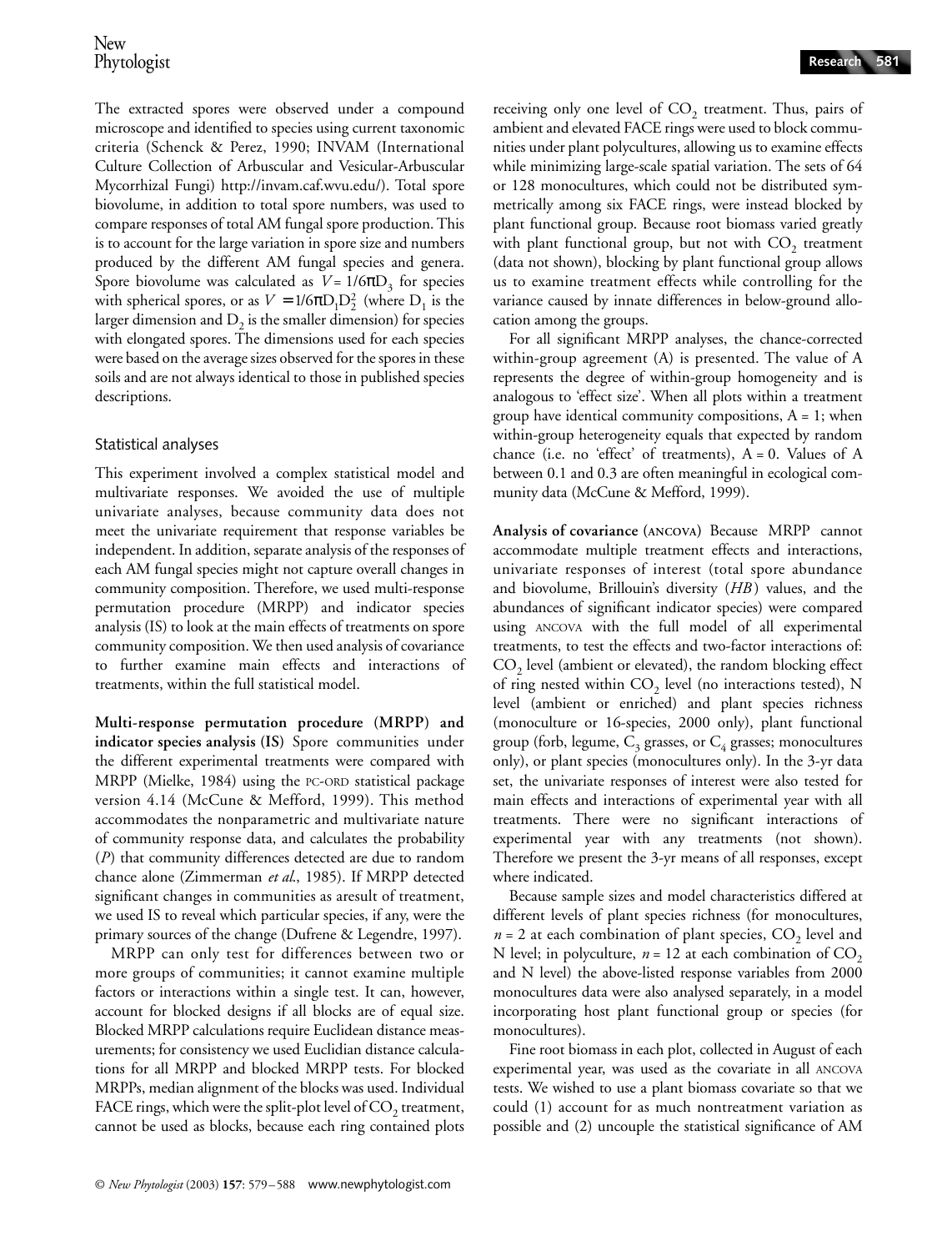fungal responses to treatments from plant responses to treatments. Significant increases in a spore parameter cannot be attributed solely to increased host plant growth when the covariate is included in the model. We chose fine root biomass (as opposed to total root or total plant biomass) because it explained the greatest amount of variation in total spore biovolume, in a linear regression model ( $r^2$  = 0.084,  $P < 0.0001$ , not shown). Spore counts of individual AM fungal species were ranked before ANCOVA (Eom *et al*., 2000) but the actual means are reported here. Brillouin's index of diversity was selected for analysis because it does not assume an equal probability of encounter of species (Eom *et al*., 2000).

If the effect of a treatment on an indicator species did not retain significance under the full ANCOVA model, the response could not be attributed to the treatment with certainty; these cases are indicated as such. All ANCOVA was performed using the JMP 4.0 statistical package (SAS Institute Inc., Cary, NC, USA).

#### **Results**

# AM fungal dynamics under eight plant monocultures (1998–2000)

Total spore abundance, species richness and diversity did not change with CO<sub>2</sub> enrichment, but mean total spore biovolume was significantly greater under  $CO<sub>2</sub>$  enrichment in each of the three years of the study (Table 1). Spore community composition was significantly affected by  $CO<sub>2</sub>$ level when communities were blocked by plant functional group  $(A = 0.350, P = 0.032)$ . Spores from 11 distinguishable morpho-species of AM fungi from five genera were observed, but *G. clarum* was the only significant indicator species of elevated  $CO<sub>2</sub>$ . Over the three years of the study, mean abundances of this species were 2.5–4.5 times greater under elevated  $CO<sub>2</sub>$  than under ambient (Table 2, Fig. 1a). When spore biovolume is summed over all species except *G. clarum*, there is no longer any difference in total spore biovolume at ambient and elevated CO<sub>2</sub> (3-yr means of 0.035 mm<sup>3</sup> g<sup>-1</sup> soil at ambient  $CO_2$  and 0.034 mm<sup>3</sup> g<sup>-1</sup> soil at elevated  $CO_2$ ; SE = 0.002 for both). In contrast to the response of *G. clarum*, *G. fasciculatum* was an indicator of ambient CO<sub>2</sub>, but this response was not consistent over the three years of the study, and its significance was not retained in the full ANOVA model (Table 2, Fig. 1b). The biological significance of this response cannot be evaluated further with this data.

Neither N treatment nor the  $CO_2 \times N$  interaction were significant predictors of any AM fungal responses in this data set. Plant functional group and species were both significant predictors of total spore abundance and diversity (not shown), but neither predicted total spore biovolume. Abundance and diversity of AM fungal spores were significantly greater under both forb species (*A. Millefolium* and *S. rigida*), and significantly lower under both legume species and one C<sub>3</sub> grass (*L. perennis*,

| Table 1 Three years of arbuscular mycorrhizal fungal (AMF) spore community responses to CO <sub>2</sub> , N and experimental year, under plant monocultures (n = 64 per year). There were no significant<br>interactive effects          |                                               |                                                                            |      |                                                              |                                                                                               |                     |                                              |                                                             |                                                               |                         |
|------------------------------------------------------------------------------------------------------------------------------------------------------------------------------------------------------------------------------------------|-----------------------------------------------|----------------------------------------------------------------------------|------|--------------------------------------------------------------|-----------------------------------------------------------------------------------------------|---------------------|----------------------------------------------|-------------------------------------------------------------|---------------------------------------------------------------|-------------------------|
|                                                                                                                                                                                                                                          |                                               | CO <sub>2</sub> (df = 1, error df = 4)<br>Mean (SE)                        |      | N $df = 1$ , error $df = 46$ )<br>Mean (SE)                  |                                                                                               |                     |                                              | YEAR (df = 2, error df = 175)<br>Mean (SE)                  |                                                               |                         |
| Response                                                                                                                                                                                                                                 | Ambient                                       | Elevated                                                                   |      | Ambient                                                      | Enriched                                                                                      | P <sup>1</sup> 1998 |                                              | 1999                                                        | 2000                                                          |                         |
| Total spore abundance (spores g <sup>-1</sup> soil) 116 (10.4)<br>Total spore biovolume (mm <sup>3</sup> g <sup>-1</sup> soil)<br>AMF species richness (species plot <sup>-1</sup> )<br>Brillouin's diversity (HB) (plot <sup>-1</sup> ) | 0.579 (0.033)<br>0.041 (0.003)<br>7.18 (0.19) | 0.055(0.008) 0.023<br>0.597 (0.035) 0.61<br>6.90 (0.20) 0.58<br>(137(13.4) | 0.97 | 0.049 (0.008)<br>0.572(0.034)<br>6.98 (0.215)<br>122.2(12.3) | $130.5(11.7)$ 0.42 112 (5.7)<br>0.047 (0.004) 0.72<br>7.09 (0.174) 0.71<br>0.604 (0.033) 0.41 |                     | 0.040 (0.002)<br>0.382(0.027)<br>6.75 (0.22) | 0.081 (0.012)<br>0.601 (0.036)<br>7.64 (0.24)<br>215 (19.5) | 0.024(0.003) 0.000<br>0.780 (0.044)<br>6.72(0.25)<br>52 (4.8) | 0.000<br>0.000<br>0.039 |

 $\zeta$ 

É

1*P* = level of significance using the full ANCOVA model of effects. Significant *P*-values and associated group means and standard errors are in bold type.

P = level of significance using the full ANCOVA model of effects. Significant P-values and associated group means and standard errors are in bold type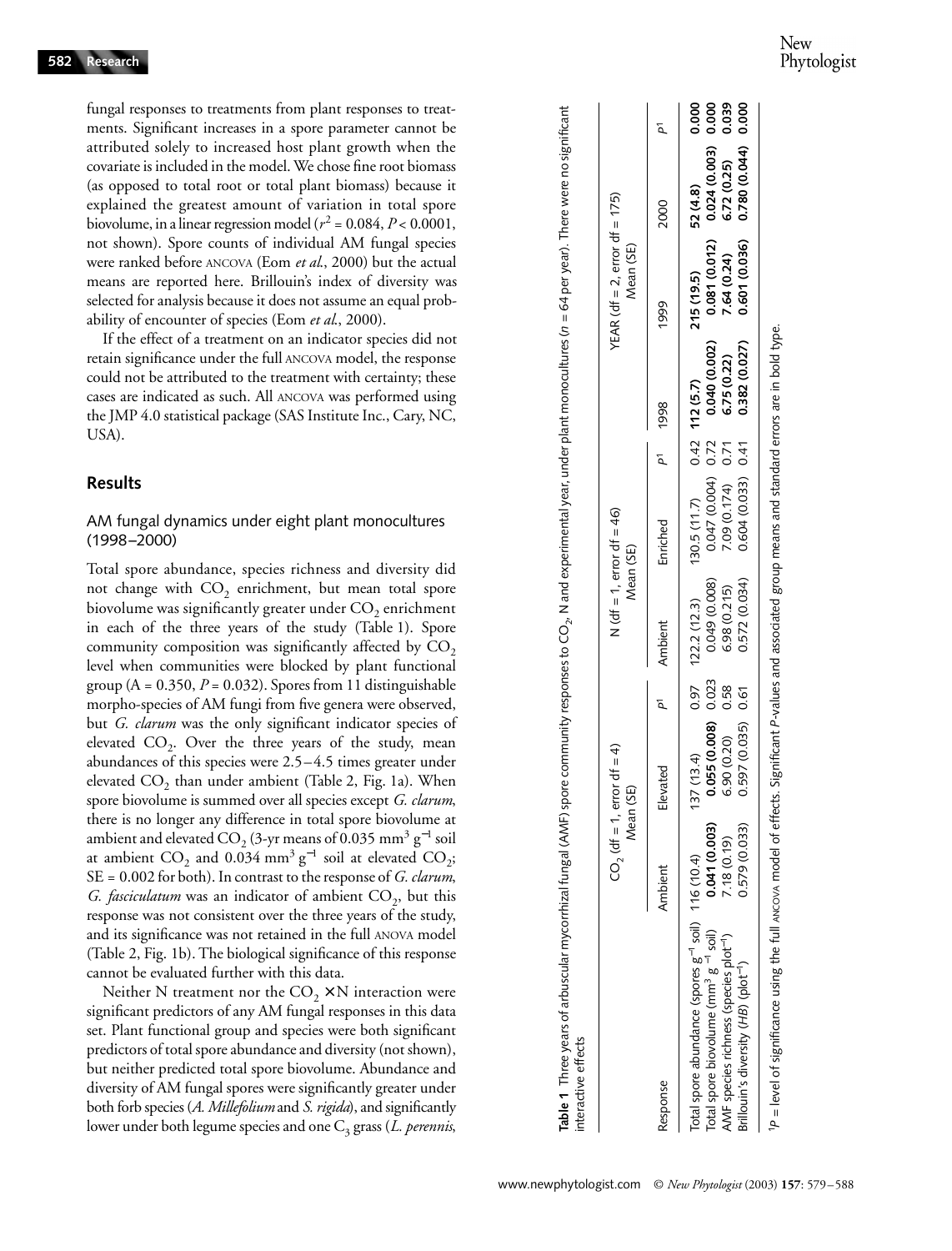|                                   |              | CO <sub>2</sub><br>Abundance (SE) |                    | Year<br>Abundance (SE) |              |              |                |  |
|-----------------------------------|--------------|-----------------------------------|--------------------|------------------------|--------------|--------------|----------------|--|
| Morpho-species                    | Ambient      | Elevated                          | P <sup>1</sup>     | 1998                   | 1999         | 2000         | P <sup>1</sup> |  |
| Acaulospora scrobiculata          | 0.170(0.034) | 0.291(0.088)                      | 0.85               | 0.267(0.065)           | 0.337(0.121) | 0.086(0.032) | 0.50           |  |
| Acaulospora spinosa               | 0.042(0.017) | 0.053(0.026)                      | 0.93               | 0.071(0.023)           | 0.068(0.040) | 0.004(0.004) | 0.16           |  |
| Archeospora trappei               | 4.86(2.64)   | 3.19(1.12)                        | 0.75               | 3.13(1.55)             | 6.08(3.86)   | 2.86(1.11)   | 0.86           |  |
| Gigasporaceae spp.                | 0.558(0.087) | 0.460(0.088)                      | 0.40               | 0.527(0.081)           | 0.716(0.152) | 0.284(0.060) | 0.050          |  |
| Glomus aggregatum/intraradices    | 90.5 (7.64)  | 99.1 (8.15)                       | 0.44               | 100.0(5.0)             | 152.1 (11.7) | 32.3(2.5)    | 0.001          |  |
| Glomus clarum                     | 6.1(1.5)     | 22.7(8.3)                         | 0.013              | 1.94 (0.812)           | 31.0 (12.2)  | 10.2 (2.48)  | 0.001          |  |
| Glomus constrictum                | 0.406(0.078) | 0.718(0.0121)                     | 0.35               | 1.07(0.161)            | 0.518(0.115) | 0.093(0.034) | 0.001          |  |
| Glomus fasciculatum               | 2.06 (0.66)  | 1.10(0.51)                        | 0.047 <sup>2</sup> | 0.926(0.421)           | 1.51(0.732)  | 2.30 (0.919) | 0.16           |  |
| Paraglomus occultum               | 9.20(3.04)   | 8.20(2.40)                        | 0.72               | 2.26(0.557)            | 20.8(5.4)    | 3.04(0.79)   | 0.001          |  |
| Scutellospora calospora/pellucida | 0.723(0.106) | 0.871(0.160)                      | 0.67               | 0.651(0.088)           | 1.02(0.240)  | 0.718(0.132) | 0.60           |  |
| Scutellospora erythropa           | 0.883(0.196) | 0.519(0.085)                      | 0.06               | 0.717(0.085)           | 1.23 (0.297) | 0.154(0.023) | 0.002          |  |

**Table 2** Mean arbuscular mycorrhizal fungal spore community composition under plant monocultures (*n* = 64 per year)

<sup>1</sup>*P*, level of significance from indicator species analysis, performed for all factors with significant effects in multi-response permutation procedure. Significant indicator species' P-values and group means are in bold font.<sup>2</sup>This response was not detectable using ANOVA with the full model of treatment effects.



**Fig. 1** Mean spore abundance ( $\pm$  SE,  $n = 64$ ) for arbuscular mycorrhizal (AM) fungal species found to be significant by Indicator Species analysis of CO<sub>2</sub> level, under plant monocultures. (a) *Glomus clarum* and (b) *Glomus fasciculatum* are shown under ambient and elevated  $CO<sub>2</sub>$ , in each experimental year. Light columns, ambient  $CO<sub>2</sub>$ ; dark columns, elevated  $CO<sub>2</sub>$ .

*L. capitata* and *K. cristata*), than under the other groups and species. While plant functional group was a significant predictor of these AM fungal responses, there was variation in spore abundance and diversity under the different plant species within the functional groups (not shown). The four

plant functional groups and eight plant species were associated with significantly different spore communities  $(A = 0.061, P < 0.001,$  for both factors tested separately with MRPP). However, the effect sizes (A) of these factors are small and no individual AM fungal species indicated particular plant functional groups or species.

There were yearly and spatial variations in AM fungal spore populations (Tables 1 and 2, Fig. 1). Overall means of total spore biovolume and species richness increased from 1998 to 1999 and decreased from 1999 to 2000. In contrast, Brillouin's diversity index (*HB*) rose over all three years, indicating that evenness of AM fungal spore communities continued to increase in 2000. By the second year of the study, spore communities in these soils were similar in abundance to those documented by Johnson *et al*. (1991) in adjacent undisturbed soils at the site, but were slightly lower in species richness. The neighboring soils, undisturbed for 10–30 yr before measurements, contained between 200 spores  $\mathrm{g}^{-1}$  soil and 316 spores g<sup>-1</sup> soil and 12–22 species per site; we measured a mean of 215 spores  $g^{-1}$  soil in 1999, and a total of 11 AM fungal species. Community analysis of the 3-yr data set revealed significant differences in spore communities among all three experimental years  $(A = 0.10, P < 0.0001)$ . Five AM fungal species significantly indicate collection year, four of which demonstrate large increases in abundance from 1998 to 1999 and large decreases from 1999 to 2000 (Table 2). *Glomus aggregatum/intraradices* was the most abundant species and was the only species that occurred in 100% of the experimental plots. The large drop in spore biovolume and the continuing increase of HB in 2000 are due primarily to the decreasing dominance of this species. The FACE rings were also significant predictors of total spore abundance and diversity, and of the abundances of five AM fungal species (means not shown). These species reached peak abundances in different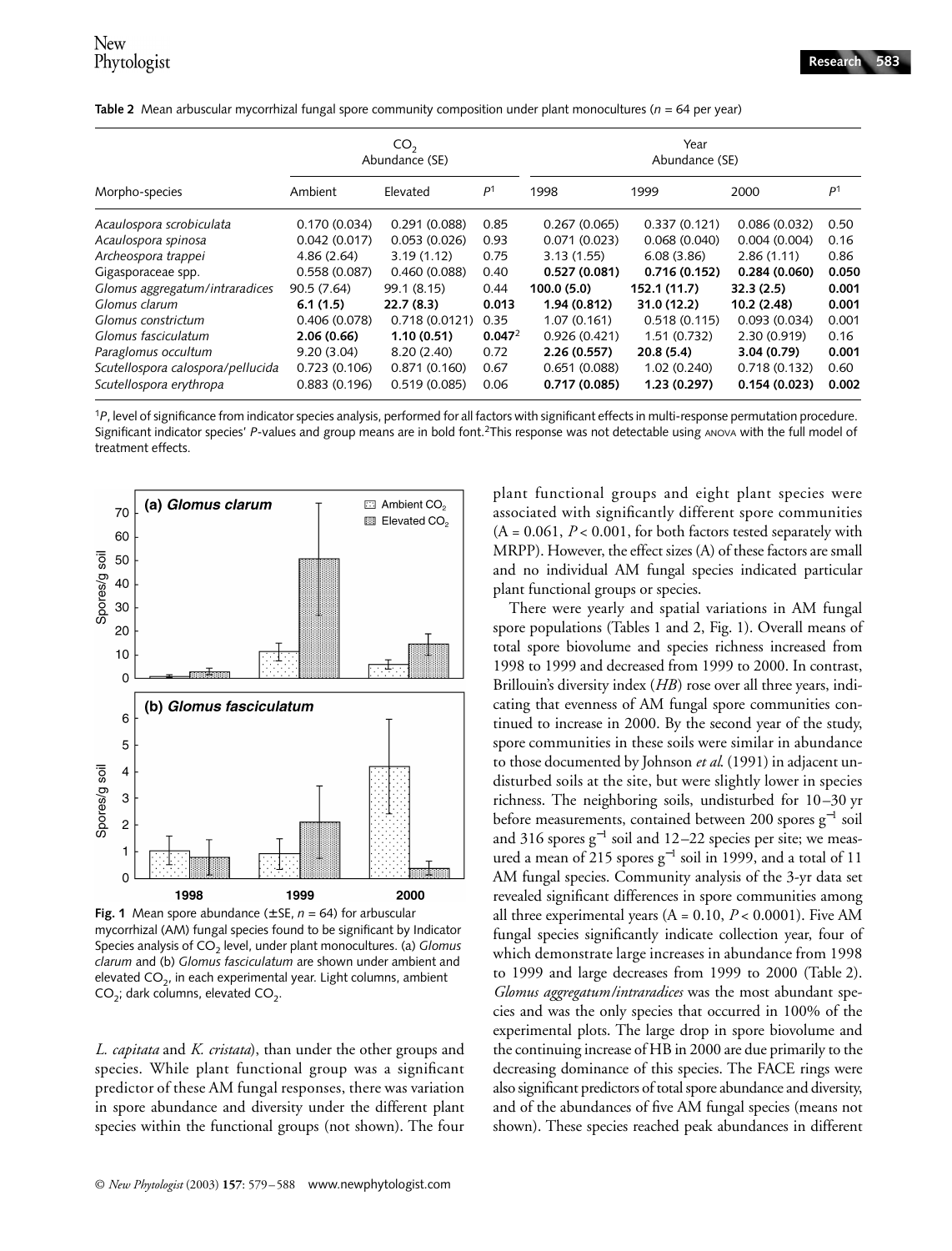New Phytologist

rings, and there was no indication of an overriding spatial gradient across the experimental area for any response.

# AM fungal dynamics in 16 plant species monocultures and polycultures (2000)

When all plots were analyzed together, only plant species richness and N had significant impacts on AM fungal responses. Mean spore abundance, biovolume, species richness and diversity were not significantly affected by plant species richness, although all four means were greater under polycultures (Table 3). Plant species richness level was associated with significantly different AM fungal communities, although the effect size was small  $(A = 0.006, P = 0.008)$ . *G. clarum* was the only indicator species for plant species richness, with significantly greater abundance under polycultures ( $P = 0.006$ , means of 8.6 spores  $g^{-1}$  soil under monocultures and 15.7 spores g<sup>−1</sup> soil under polycultures). In 2000, N enrichment was always associated with decreased spore abundance, biovolume, species richness and diversity, with significant or near-significant reductions in all four responses (Table 3). Spore community composition was not detectably altered by N addition. There were no interactive effects of  $CO<sub>2</sub>$  and N on any of the fungal variables that were measured.

Monocultures and polycultures were also analyzed separately. This was so that (1) blocked MRPPs could be run on the two sets, and (2) the effects of plant functional group and plant species could be included in monoculture analyses. Under plant monocultures, the AM fungal spore communities differed between ambient and elevated  $CO<sub>2</sub>$  (A = 0.089,  $P = 0.048$ ). This was not the case under plant polycultures (*P* = 0.84). *Glomus clarum*, in addition to indicating high plant species richness, indicated elevated  $CO<sub>2</sub>$  under monocultures (Table 4, Fig. 2a). *Glomus fasciculatum* indicated ambient  $CO<sub>2</sub>$  under monocultures, but as in the 3-yr data set, the statistical significance of this response was not retained within the full ANCOVA model of effects (Table 4, Fig. 2b). We also used MRPP to compare spore communities under the four groups created by  $CO<sub>2</sub>$  and plant species richness treatments (Fig. 3). Comparisons among all four groups yield significant differences, but the effect size is small  $(A = 0.013,$ *P* = 0.009). *Glomus clarum* and *G. fasciculatum* were significant indicator species for the interaction of plant species richness with  $CO<sub>2</sub>$ , but neither retained a significant response to the interaction in the full model of effects. Pairwise comparisons of all groups demonstrate that communities under monocultures in ambient  $CO<sub>2</sub>$  are different from communities under the remaining groups. Although this finding must be interpreted with caution because of sample size differences and the lack of significance in the full ANCOVA model, it does depict an interactive effect of plant species richness and  $CO<sub>2</sub>$ on spore community composition.

Within the monoculture plots in 2000, total spore abundance and biovolume were significantly lower under the  $C_3$ 

|                                                              | င္ပ်          | $(df = 1, error df = 4)$<br>mean (SE) |      |               | $N (df = 1)$ , error $df = 110$ )<br>Group means |       |               | richness (df = 1, error df = 110)<br>Group means<br>Plant species |      |
|--------------------------------------------------------------|---------------|---------------------------------------|------|---------------|--------------------------------------------------|-------|---------------|-------------------------------------------------------------------|------|
| Response                                                     | Ambient       | Elevated                              | ā    | Ambient       | Enriched                                         | ā     | 1 sp.         | 16 spp.                                                           |      |
| Total spore abundance (spores g <sup>-1</sup> soil)          | 49.4 (4.38)   | 59.2 (4.33)                           | 0.38 | 58.2 (4.90)   | 504 (3.75)                                       | 0.10  | 50.0 (3.30)   | 65.8 (7.05)                                                       | 0.33 |
| Total spore biovolume (mm <sup>3</sup> g <sup>-1</sup> soil) | 0.023 (0.002) | 0.028(0.003)                          | 0.39 | 0.028 (0.003) | 0.024 (0.002)                                    | 0.040 | 0.023 (0.002) | 0.032 (0.003)                                                     | 0.76 |
| AMF species richness (species plot <sup>-1</sup> )           | 6.38 (0.20)   | 6.45(0.18)                            | 0.97 | 6.47(0.19)    | 6.15(0.19)                                       | 0.015 | 6.31 (0.16)   | 6.68(0.24)                                                        | 0.55 |
| Brillouin's diversity (HB) (plot <sup>-1</sup> )             | 0.082 (0.039) | 0.856 (0.034)                         | 0.88 | 0.864(0.039)  | 0.810 (0.035)                                    | 0.06  | 0.821 (0.032) | 0.882 (0.046)                                                     | 0.36 |

type. 1*P*, level of significance using full ANCOVA model. Significant *P*-values and associated group means are in bold type.level of significance using full ANCOVA model. Significant P-values and associated group means are in bold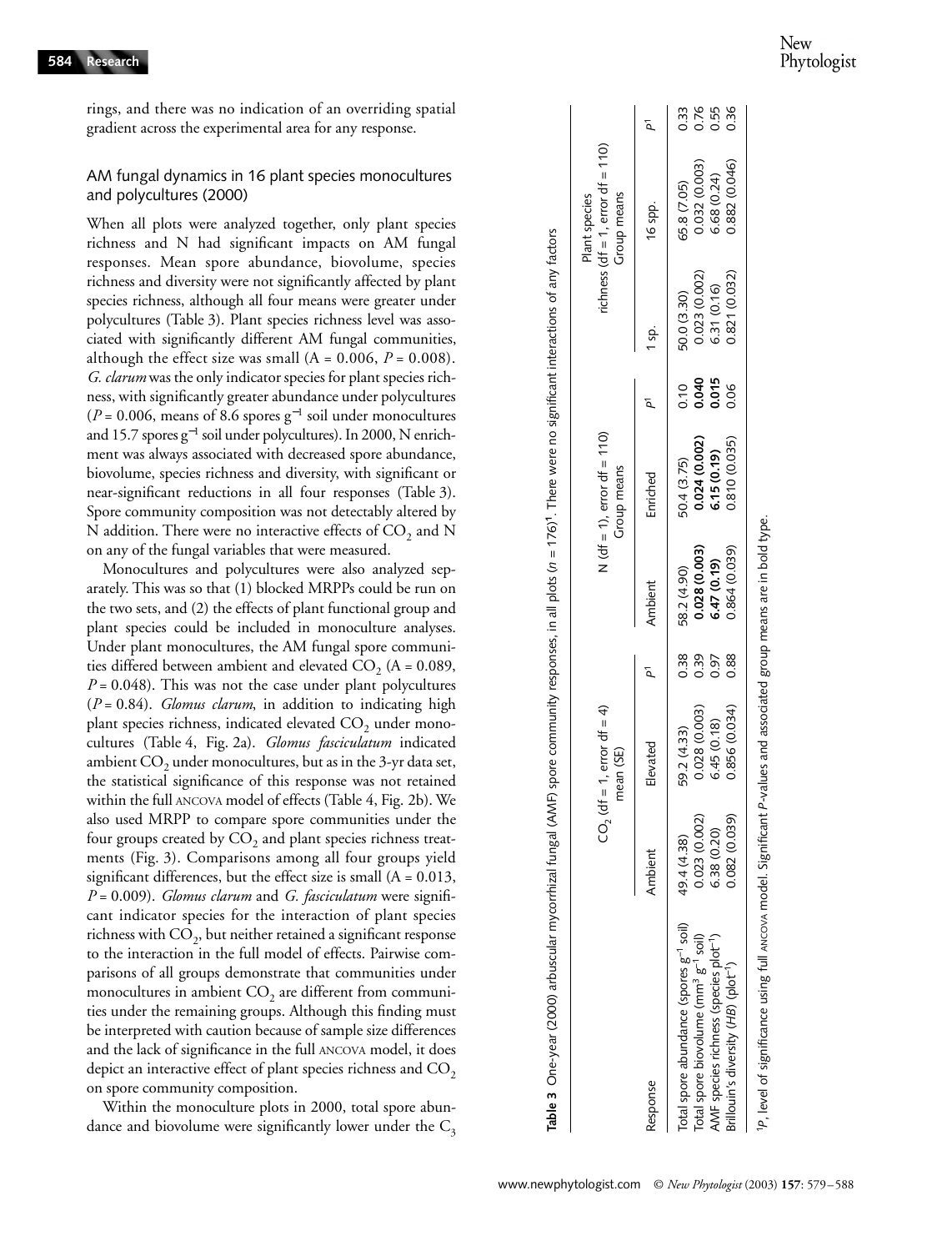Table 4 One-year means (2000) of arbuscular mycorrhizal fungal spore abundances under 16 plant species in monoculture (*n* = 128) and 16species polyculture (*n* = 48)

|                                   |               | Monocultures<br>(spores $g^{-1}$ soil)<br>Mean (SE) |                    | 16 spp. Polycultures<br>Mean (SE) |                |       |
|-----------------------------------|---------------|-----------------------------------------------------|--------------------|-----------------------------------|----------------|-------|
| Morpho-species:                   | Ambient $CO2$ | Elevated $CO2$                                      | P <sup>1</sup>     | Ambient $CO2$                     | Elevated $CO2$ | $P^2$ |
| Acaulospora scrobiculata          | 0.039(0.015)  | 0.063(0.030)                                        | 0.92               | 0.080(0.045)                      | 0.069(0.030)   |       |
| Acaulospora spinosa               | 0.117(0.100)  | 0.182(0.111)                                        | 0.85               | 0.021(0.019)                      | 0.310(0.166)   |       |
| Archeospora trappei               | 0.866(0.288)  | 2.25(1.08)                                          | 0.20               | 1.23(0.52)                        | 0.425(0.200)   |       |
| Gigasporaceae spp.                | 0.228(0.056)  | 0.210(0.051)                                        | 0.89               | 0.243(0.140)                      | 0.262(0.158)   |       |
| Glomus aggregatum/intraradices    | 28.6(2.4)     | 34.9(2.7)                                           | 0.10               | 41.8 (10.1)                       | 39.3(4.0)      |       |
| Glomus clarum                     | 5.3(1.3)      | 11.9(2.6)                                           | 0.012              | 15.2(4.2)                         | 16.2(3.4)      |       |
| Glomus constrictum                | 0.124(0.043)  | 0.072(0.023)                                        | 0.64               | 0.073(0.033)                      | 0.114(0.049)   |       |
| Glomus fasciculatum               | 2.65(0.95)    | 0.60(0.21)                                          | 0.016 <sup>3</sup> | 1.13(0.67)                        | 0.63(0.42)     |       |
| Glomus occultum                   | 3.57(0.65)    | 6.47(1.84)                                          | 0.07               | 7.23(3.89)                        | 4.89 (1.71)    |       |
| Scutellospora calospora/pellucida | 0.739(0.158)  | 0.90(0.201)                                         | 0.56               | 0.987(0.232)                      | 0.896(.0275)   |       |
| Scutellospora erythropa           | 0.225(0.074)  | 0.220(0.088)                                        | 0.74               | 0.193(0.054)                      | 0.240(0.082)   |       |

 $1<sup>p</sup>$  = level of significance from indicator species analysis. Significant indicator species' *P*-values and group means are in bold type. <sup>2</sup>Indicator species analysis was not run for  $CO<sub>2</sub>$  in plant polycultures, because multi-response permutation procedure did not show a significant effect of  $CO<sub>2</sub>$  on spore community composition in this subset. <sup>3</sup>This response was not detectable using ANOVA with the full model of treatment effects.



**Fig. 2** Mean spore abundance ( $\pm$  SE,  $n = 128$  monocultures and 48 polycultures) of the arbuscular mycorrhizal (AM) fungal species found to be significant by indicator species analysis of  $CO<sub>2</sub>$  and plant species richness in the year 2000. (a) *Glomus clarum* and (b) *Glomus fasciculatum* abundances are shown under plant monocultures and polycultures. Light columns, ambient  $CO<sub>2</sub>$ ; dark columns, elevated  $CO<sub>2</sub>$ .

grasses than the other functional groups, after the model accounted for root biomass covariation (not shown). However, the four plant functional groups were not associated with significantly different spore communities or with different



**Fig. 3** Pair-wise comparisons of the four groups of AM fungal spore communities created by  $CO<sub>2</sub>$  and plant species richness treatments, as analysed by multi-response permutation procedure. Boxes represent the groups of communities. Dark arrows connect pairs that were found to be significantly different, light arrows connect pairs that are marginally different, and dashed lines link groups that did not differ significantly. The *P*-value (and effect size A, for significant differences) is given over the connector for each comparison. Communities under monocultures at ambient  $CO<sub>2</sub>$  were different from the other three treatment groups; no other treatment groups differed in this way.

species richness or diversity. Plant species did not significantly affect any AM fungal variables in 2000.

# **Discussion**

We expected that enrichment of atmospheric  $CO$ <sub>2</sub> would increase total AM fungal spore production and alter community composition. Only the second of these predictions was supported by our study, and only when plants were grown in monoculture. While total AM fungal spore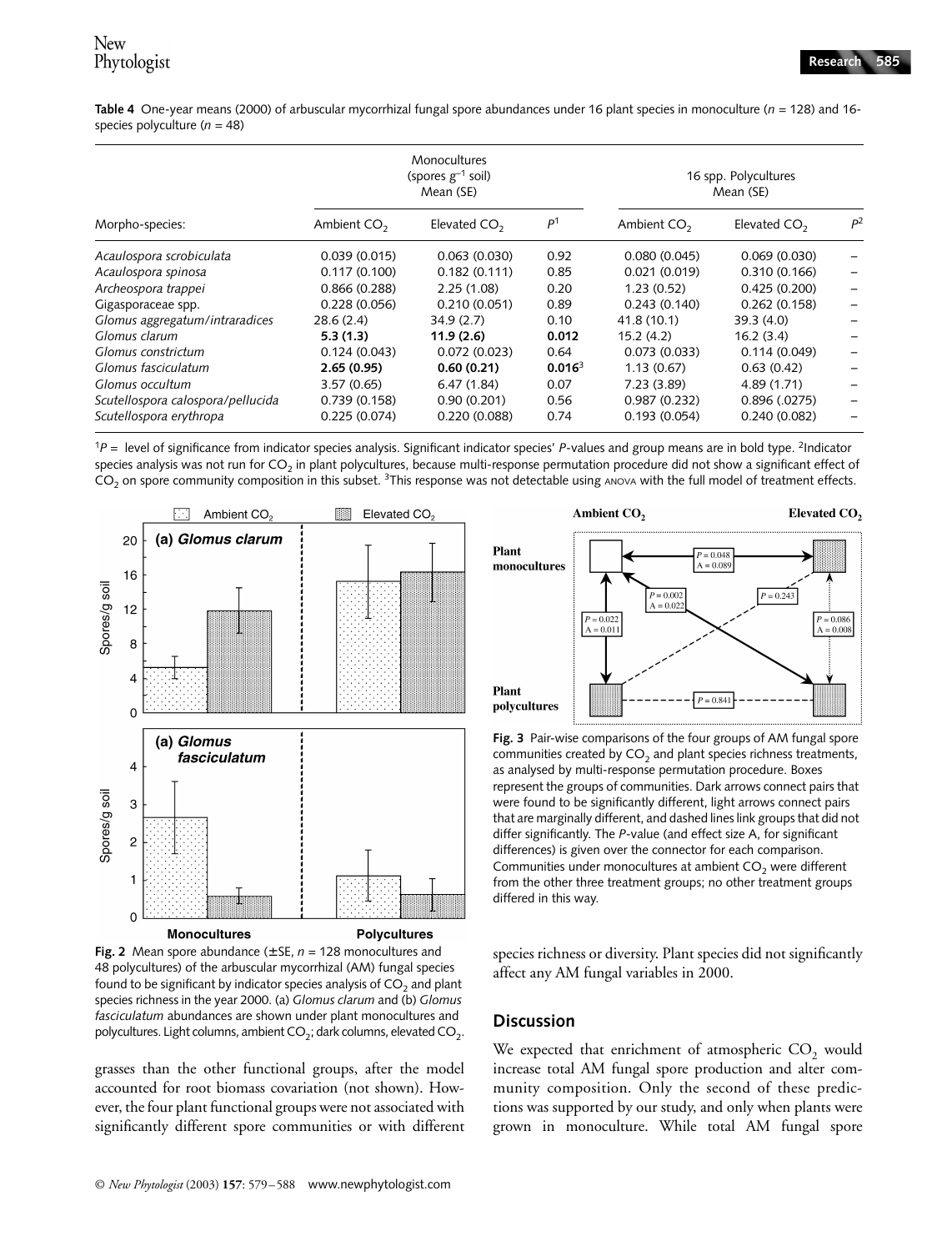biovolume was larger under plant monocultures grown in elevated  $CO<sub>2</sub>$ , this increase was due to increased sporulation of only one AM fungal species in the genus *Glomus*. This result is consistent with the only previous work on AM fungal community responses to elevated  $CO<sub>2</sub>$ ; communities were measured to the genus level only, and only spores within the genus *Glomus* increased under elevated CO<sub>2</sub> (Klironomos *et al*., 1998). We also expected that plant species richness would affect AM fungal spore abundance and diversity, but again this was not the general case; again, only one AM fungal species responded to plant species richness. Like most FACE experiments, this study has low statistical power to examine the effects of  $CO<sub>2</sub>$ . There might be further effects of  $CO<sub>2</sub>$  on AM fungal sporulation that we cannot detect statistically. As always, further years of study are needed. Despite the statistical shortcomings of this experiment, it is clear that even within one year of data (2000), the response of *G. clarum* to CO<sub>2</sub> elevation was more pronounced under plant monocultures.

On average, polyculture plots contained twice as much fine root biomass as monoculture plots (607 vs 289 g m<sup>−</sup><sup>2</sup> based on two harvests in 2000; P. B. Reich, unpubl. data) but were not affected by  $CO_2$  level (617 g m<sup>-2</sup> and 581 g m<sup>-2</sup> under polycultures in ambient and elevated  $CO<sub>2</sub>$ , respectively; 303 g m<sup>-2</sup> and 304 g m<sup>-2</sup>, respectively, under monocultures in ambient and elevated  $CO<sub>2</sub>$ ). Thus,  $CO<sub>2</sub>$ -induced community differences may be dampened through the 'saturating effect' of polyculture rhizospheres. In addition, in polycultures, the roots of many plant species are present. Although we did not detect it in this study, AM fungal species do appear to have 'preferred' host plant species under which their sporulation is maximized (Bentivenga & Hetrick, 1991; Dhillion, 1992; Johnson *et al*., 1992; Sanders & Fitter, 1992; Bever *et al*., 1996; Eom *et al*., 2000). Therefore, the quantity and/or variety of roots available may be sufficient to explain the effect of high plant species richness on AM fungal communities and their responses to  $CO<sub>2</sub>$ .

We observed a negative response of *G. fasciculatum* to CO<sub>2</sub> enrichment in 2000, but cannot be sure that this is a real response without more years of measurements. Even so, the response of *G. clarum* to  $CO_2$  was unique. It is possible that other species responded, but were too rare to be detected statistically. However, this is clearly not the case for *G. aggregatum/ intraradices*, which was present in very large numbers and in 100% of plots within the experiment, but did not respond to  $CO<sub>2</sub>$ . Hence, within a single genus, AM fungal species are individualistic in their responses to elevated  $CO<sub>2</sub>$ . Such individualism may result from species differences in: (1) competitive abilities to obtain photosynthate from plants; (2) C allocation patterns (i.e. between spores and other structures); and/or (3) different affinities for altered forms of photosynthate under elevated  $CO<sub>2</sub>$  (e.g. increased phenolic concentrations).

We found spatial and year-to-year variation in the overall abundance and community composition of AM fungal spores. Annual variability within AM fungal spore communities is well documented (Bentivenga & Hetrick, 1991; Edgerton-Warburton & Allen, 2000). However, the variation in our study may also reflect postdisturbance succession (following the tillage and methyl bromide application) in addition to interannual differences. Continuing AM fungal succession is indicated by the fact that spore diversity continued to increase in the third year of the study, although total spore production and species richness peaked in the second year. Regardless of the cause, the temporal variation observed here indicates that repeated measurements over time are important for discerning responses of AM fungi from background variation. The consistent positive response of *G. clarum* to elevated  $CO<sub>2</sub>$ indicates that this species' preference for conditions associated with  $CO<sub>2</sub>$  enrichment supersedes temporal, successional and spatial community variation. However, other AM fungal community responses may be obscured by this inevitable background variation.

We did not find strong effects of N enrichment or of host plant species on AM fungal communities, in contrast to the findings of other researchers at this site (Johnson *et al*., 1992; Johnson, 1993). However, the present study has had a much shorter history of N and host plant treatment than the previous studies (1–3 yr in this study, compared with eight or more years of N addition and 4-yr-old host plants in previous work). We expect that stronger AM responses to N enrichment will emerge in future years of the study. We also expect that differentiation of AM fungal communities under the different plant species in monoculture will be manifested in the future.

What is the ecological significance of the spore community changes that we observed? Spore communities do not necessarily reflect the community composition of active root- and soil-colonizing AM fungi (Clapp *et al*., 1995). However, when looking for ecological change in studies with replicated treatments, spore analysis can still be a useful indicator even though it may not capture the entire cohort or the absolute community composition of AM fungal symbionts. In the analysis of pollen from sediment, the communities enumerated are interpreted as reflections of the vegetation at the time, even though they do not describe the entire plant community. Therefore, detectable changes in pollen assemblages over time indicate significant changes in the plant community (Traverse, 1999). Enumeration of AM fungal spore communities may be interpreted similarly; if we detect changes in what we can measure (spores), we may assume that the unmeasurable source of these changes (the collective thalli of the entire AM fungal community) is also undergoing change, possibly even greater change than what was detected in the subset of AM fungi that have sporulated.

The  $CO<sub>2</sub>$  enrichment experiments using plant monocultures and, more extremely, using individual plants in pots, are precise and easy to model. While these types of experiments are the starting point for answering many research questions,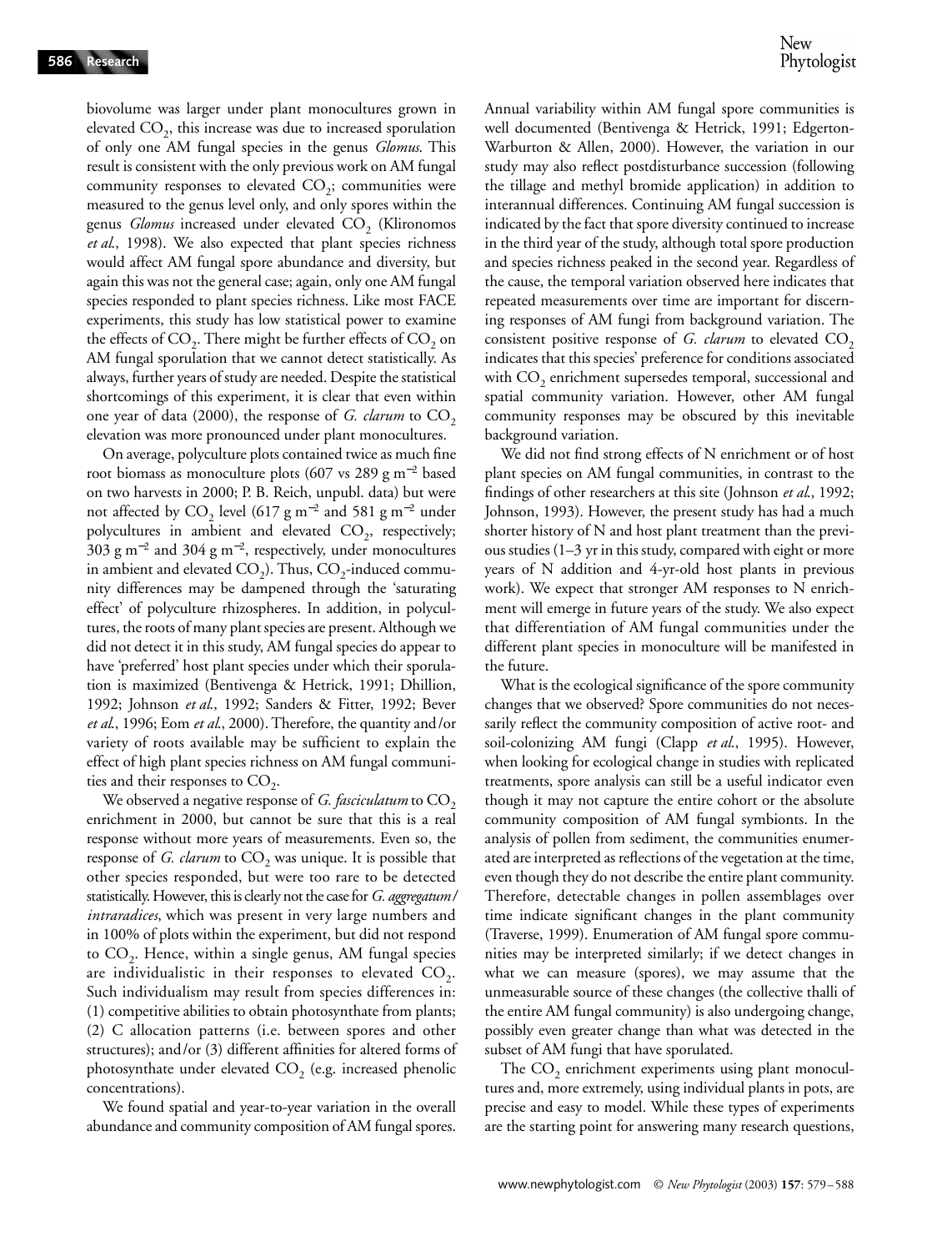our findings indicate that AM fungal responses to elevated  $CO<sub>2</sub>$  may vary with different levels of plant species richness. Therefore future  $CO<sub>2</sub>$  experiments should incorporate growth conditions similar to those in the communities and ecosystems of interest. Changes in AM fungal community structure may have complex feedbacks on C cycling, soil quality, and soil responses to rising atmospheric  $CO<sub>2</sub>$ . The importance of plant species richness in buffering such changes in AM fungal communities should be investigated further.

# **Acknowledgements**

We thank Mike Kearsley, Matthew Loeser, Marisa Howe, Graydon Bell, Andre Reupp, Jenny Goth, Jared Trost, Wendy Bengston, Dan Bahauddin, Cherri Church, Anita Antoninka, Ted Martinez, Kyle Nelson, Gene Drollinger, and Sally Evans. We are also grateful for the input of three anonymous reviewers.

We dedicate this manuscript to the memory of Eric O. Henry, amateur mycologist and student of Chemistry at Northern Arizona University.

# **References**

- **Arnone JA III, Zaller JG, Spehn EM, Niklaus PA, Wells CE, Korner C. 2000.** Dynamics of root systems in native grasslands: effects of elevated atmospheric CO<sub>2</sub>. New Phytologist 147: 73-85.
- **Bååth E, Spokes J. 1989.** The effect of added nitrogen and phophorus on mycorrhizal growth response and infection in *Allium schoenoprasum*. *Canadian Journal of Botany* **67**: 3227–3232.
- **Bassiriad H. 2000.** Kinetics of nutrient uptake by roots: responses to global change. *New Phytologist* **147**: 155–169.
- **Bentivenga SP, Hetrick BAD. 1991.** Seasonal and temperature effects on mycorrhizal activity and dependence of cool- and warm-season tallgrass prairie grasses. *Canadian Journal of Botany* **70**: 1596– 1602.
- **Bever JD, Morton J, Antonovics MJ, Schultz PA. 1996.** Host-dependent sporulation and species diversity of arbuscular mycorrhizal fungi in a mown grassland. *Journal of Ecology* **84**: 71–82.
- **Castells E, Roumet C, Penuelas J, Roy J. 2002.** Intraspecific variability of phenolic concentrations and their responses to elevated  $CO<sub>2</sub>$  in two Mediterranean perennial grasses. *Environmental and Experimental Botany* **47**: 205–216.
- **Clapp JP, Young JPW, Merryweather JW, Fitter AH. 1995.** Diversity of fungal symbionts in arbuscular mycorrhizas from a natural community. *New Phytologist* **130**: 259–265.
- **Dhillion SS. 1992.** Evidence for host-mycorrhizal preference in native grassland species. *Mycological Research* **96**: 359–362.
- **Dufrene M, Legendre P. 1997.** Species assemblages and indicator species: the need for a flexible asymmetrical approach. *Ecological Monographs* **67**: 345–366.
- **Edgerton-Warburton LM, Allen EB. 2000.** Shifts in arbuscular mycorrhizal communities along an anthropogenic nitrogen deposition gradient. *Ecological Applications* **10**: 484–496.
- **Edgerton-Warburton LM, Graham RC, Allen EB, Allen MF. 2001.**  Reconstruction of the historical changes in mycorrhizal fungal communities under anthropogenic nitrogen deposition. *Proceedings of the Royal Society of London Series B* **268**: 1–7.
- **Eom A-H, Hartnett DC, Wilson GWT. 2000.** Host plant species effects on arbuscular mycorrhizal fungal communities in tallgrass prairie. *Oecologia* **122**: 435–444.
- Field CB. 1999. Diverse controls on carbon storage under elevated CO<sub>2</sub>: toward a synthesis. In: Luo Y, Mooney HA, eds. *Carbon dioxide and environmental stress*. San Diego, CA, USA: Academic Press, 373–391.
- Fitter AH, Heinemeyer A, Staddon PL. 2000. The impact of elevated CO<sub>2</sub> and global climate change on arbuscular mycorrhizas: a mycocentric approach. *New Phytologist* **147**: 179–187.
- Gifford RM, Barrett DJ, Lutze JL. 2000. The effects of elevated [CO<sub>2</sub>] on the C : N and C : P mass ratios of plant tissues. *Plant and Soil* **224**:  $1 - 14$ .
- **van der Heijden MGA, Klironomos JN, Ursic M, Moutoglis P, Streitwolf-Engel R, Boller T, Wiemken A, Sanders IR. 1998.** Mycorrhizal fungal diversity determines plant biodiversity, ecosystem variability and productivity. *Nature* **396**: 69–72.
- **IPCC (Intergovernmental Panel on Climate Change) Working Group I. 2001.** Climat[e change 2001: The s](http://www.ipcc.ch/)cientific basis – summary for policymakers. http://www.ipcc.ch/
- **Jifton JL, Graham JH, Drouillard DL, Syvertsen JP. 2002.** Growth depression of mycorrhizal Citrus seedlings grown at high phosphorus supply is mitigated by elevated CO<sub>2</sub>. *New Phytologist* 153: 133-142.
- **Johnson NC. 1993.** Can fertilization of soil select less mutualistic mycorrhizae? *Ecological Applications* **3**: 749–757.
- **Johnson NC, Zak DR, Tilman D, Pfleger FL. 1991.** Dynamics of vesicular– arbuscular mycorrhizae during old field succession. *Oecologia* **86**: 349–358.
- **Johnson NC, Tilman D, Wedin D. 1992.** Plant and soil controls on mycorrhizal fungal communities. *Ecology* **73**: 2034–2042.
- **Johnson NC, Graham JF, Smith FA. 1997.** Functioning of mycorrhizal associations along the mutualism–parasitism continuum. *New Phytologist* **135**: 575–585.
- **Johnson NC, O'Dell TE, Bledsoe CS. 1999.** Methods for ecological studies of mycorrhizae. In: Robertson GP, Coleman DC, Bledsoe CS, Sollin P, eds. *Standard soil methods for long-term ecological research*. New York, NY, USA: Oxford University Press, 378–412.
- **Klironomos JN, Ursic M, Rillig M, Allen MF. 1998.** Interspecific differences in the response of arbuscular mycorrhizal fungi to *Artemisia tridentata* grown under elevated atmospheric CO<sub>2</sub>. *New Phytologist* 138: 599–605.
- Lee TD, Tjoelker MG, Ellsworth DS, Reich PB. 2001. Leaf gas exchange responses of 13 prairie grassland species to elevated  $CO<sub>2</sub>$  and increased nitrogen supply. *New Phytologist* **150**: 405–418.
- **Lüscher A, Hendrey GR, Nösberger J. 1998.** Long-term responsiveness to free air  $CO<sub>2</sub>$  enrichment of functional types, species and genotypes of plants from fertile permanent grassland. *Oecologia* **113**: 37–45.
- **Marschner H, Kirkby E, Cakmak I. 1996.** Effect of mineral nutritional status on shoot–root partitioning of photoassimilates andcycling of mineral nutrients. *Journal of Experimental Botany* **47**: 1255–1263.
- **McCune B, Mefford MJ. 1999.** *Multivariate analysis of ecological data*, *Version 4.14*. Glenedon Beach, OR, USA: MjM Software.
- **Menge JA. 1982.** Effect of soil fumigants and fungicides on vesiculararbuscular fungi. *Phytopathology* **72**: 1125–1132.
- **Mielke PW Jr**. **1984.** Meteorological applications of permutation techniques based on distance functions. In: Krishnaiah PR, Sen PK, eds. *Handbook of statistics*, *Vol. 4*. Amsterdam, The Netherlands: Elsevier Science Publishers, 813–830.
- **Miller RM, Miller SP, Jastrow JD, Rivetta CB. 2002.** Mycorrhizal mediated feedbacks influence net carbon gain and nutrient uptake in *Andropogon gerardii*. *New Phytologist* **155**: 149–162.
- **Norby RJ, Jackson RB. 2000.** Root dynamics and global change: seeking an ecosystem perspective. *New Phytologist* **147**: 3–12.
- **Ravnskov S, Jakobsen I. 1995.** Functional compatibility in arbuscular mycorrhizas measured as hyphal P transport to the plant. *New Phytologist* **129**: 611–618.
- **Reich PB, Knops J, Tilman D, Craine J, Ellsworth D, Tjoelker M, Lee T, Wedin D, Naeem S, Bahauddin D, Hendrey G, Jose S, Wrage K,**